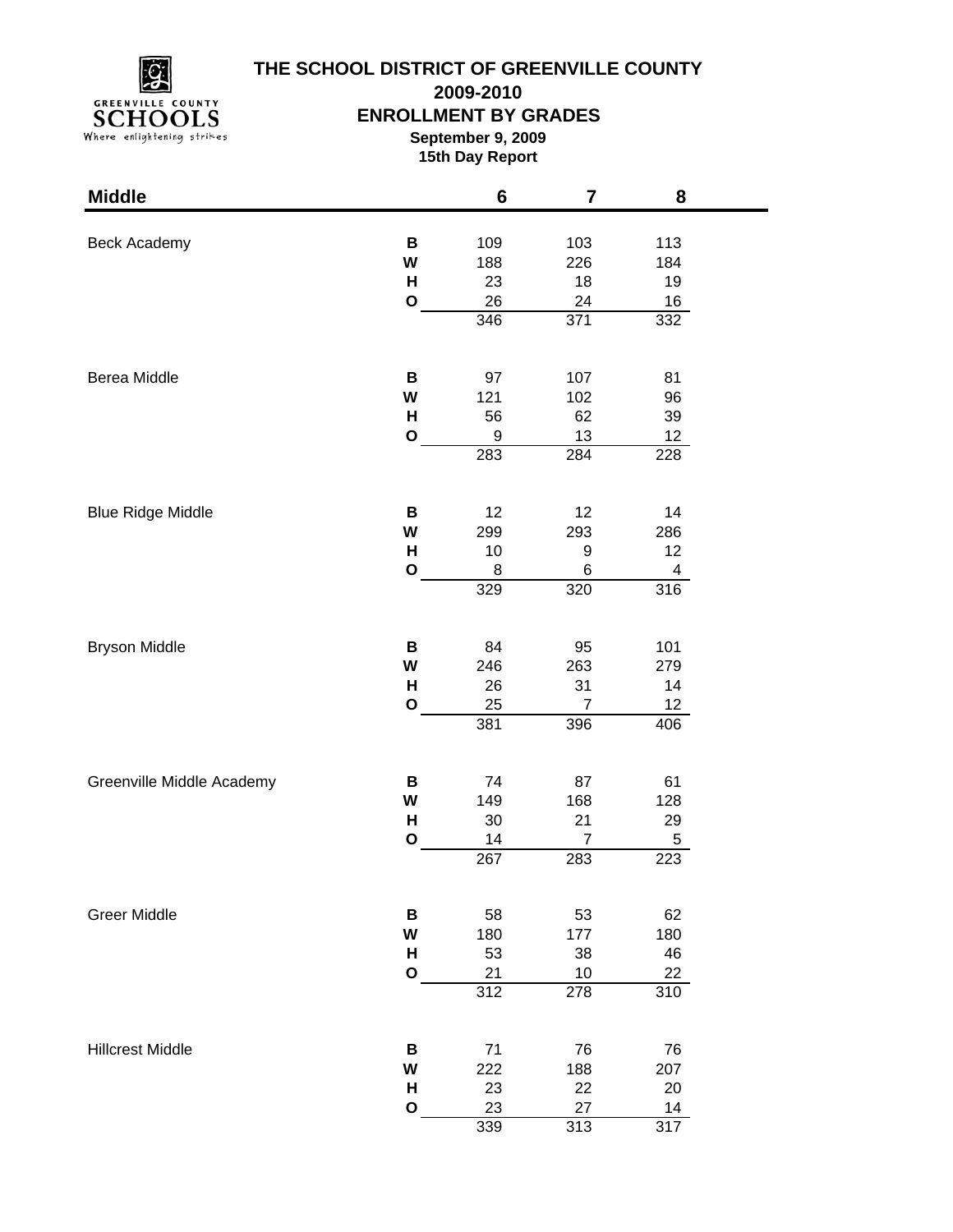

**2009-2010**

## **ENROLLMENT BY GRADES**

**September 9, 2009 15th Day Report**

| <b>Middle</b>         |              | 6              | $\overline{\mathbf{7}}$ | 8                     |  |
|-----------------------|--------------|----------------|-------------------------|-----------------------|--|
|                       |              |                |                         |                       |  |
| Hughes Academy        | В            | 156            | 137                     | 145                   |  |
|                       | W<br>Н       | 135            | 102<br>26               | 87                    |  |
|                       | $\mathbf O$  | 40<br>17       | 8                       | 28                    |  |
|                       |              | 348            | 273                     | $\overline{7}$<br>267 |  |
|                       |              |                |                         |                       |  |
| Lakeview Middle       | В            | 47             | 59                      | 61                    |  |
|                       | W            | 60             | 67                      | 66                    |  |
|                       | н            | 60             | 54                      | 47                    |  |
|                       | $\mathbf{o}$ | 9              | 10                      | 6                     |  |
|                       |              | 176            | 190                     | 180                   |  |
| League Academy        | В            | 72             | 51                      | 49                    |  |
|                       | W            | 163            | 153                     | 156                   |  |
|                       | н            | 30             | 24                      | 15                    |  |
|                       | O            | 20             | 20                      | 13                    |  |
|                       |              | 285            | 248                     | 233                   |  |
|                       |              |                |                         |                       |  |
| Mauldin Middle        | В<br>W       | 96<br>243      | 93                      | 82                    |  |
|                       | н            | 20             | 236<br>22               | 252<br>29             |  |
|                       | O            | 29             | 25                      | 34                    |  |
|                       |              | 388            | 376                     | 397                   |  |
|                       |              |                |                         |                       |  |
| Northwest Middle      | В            | 32             | 31                      | 37                    |  |
|                       | W            | 247            | 237                     | 213                   |  |
|                       | н            | 14             | 10                      | 11                    |  |
|                       | O            | 12             | 9                       | 4                     |  |
|                       |              | 305            | 287                     | 265                   |  |
| Northwood Middle      | B            | 56             | 39                      | 61                    |  |
|                       | W            | 185            | 194                     | 157                   |  |
|                       | Н            | 30             | 29                      | 27                    |  |
|                       | $\mathbf{o}$ | 14             | 16                      | 20                    |  |
|                       |              | 285            | 278                     | 265                   |  |
| Ralph Chandler Middle | В            | 30             | 26                      | 23                    |  |
|                       | W            | 195            | 169                     | 136                   |  |
|                       | н            | 12             | 13                      | 5                     |  |
|                       | $\mathbf{o}$ | $\overline{7}$ | 10                      | 6                     |  |
|                       |              | 244            | 218                     | 170                   |  |
| Riverside Middle      | В            | 42             | 42                      | 36                    |  |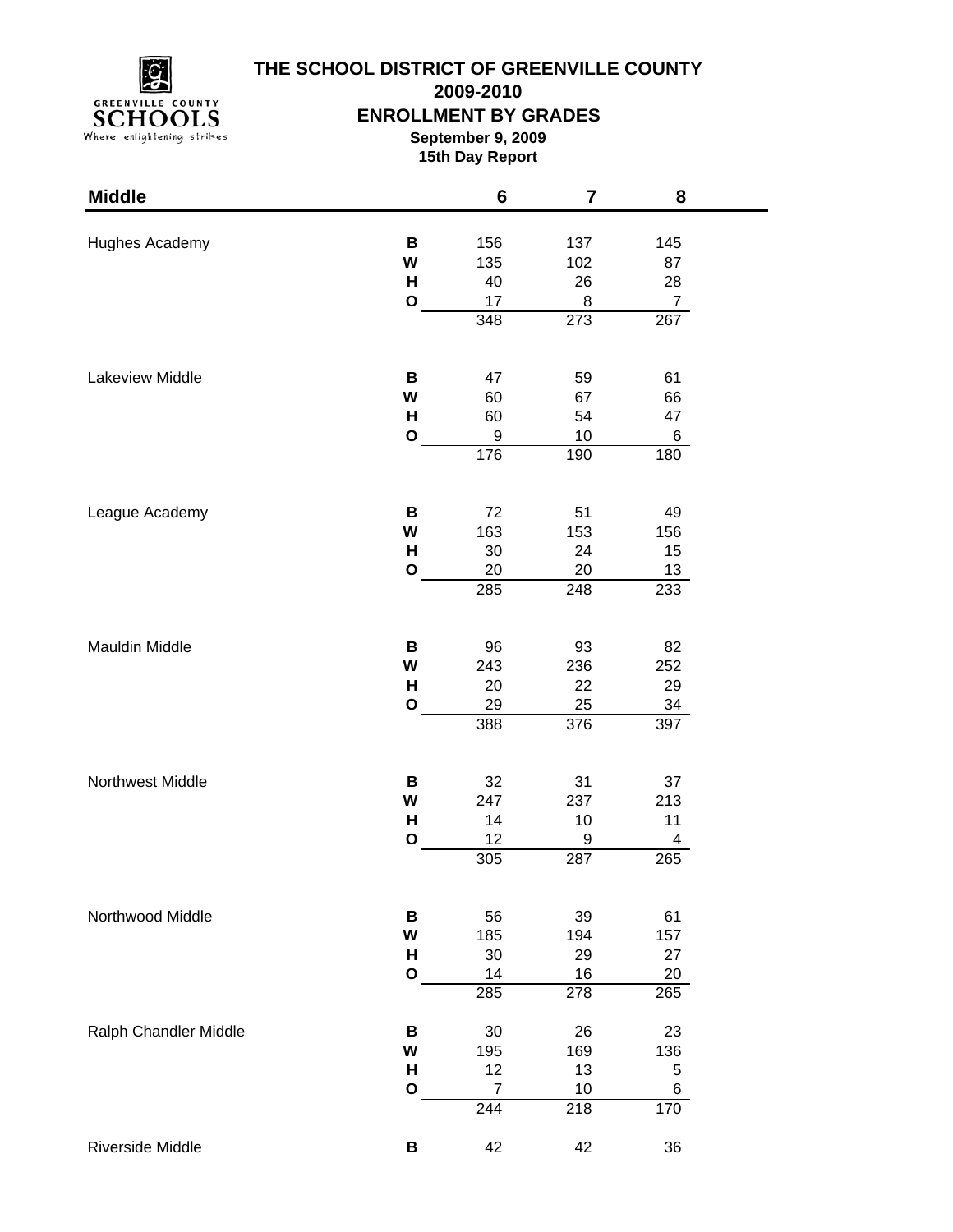

**2009-2010**

### **ENROLLMENT BY GRADES**

**September 9, 2009 15th Day Report**

| <b>Middle</b> | 6   |     |     |  |
|---------------|-----|-----|-----|--|
| W             | 252 | 231 | 243 |  |
| н             | 30  | 29  | 36  |  |
| O             | 26  | 30  | 25  |  |
|               | 350 | 332 | 340 |  |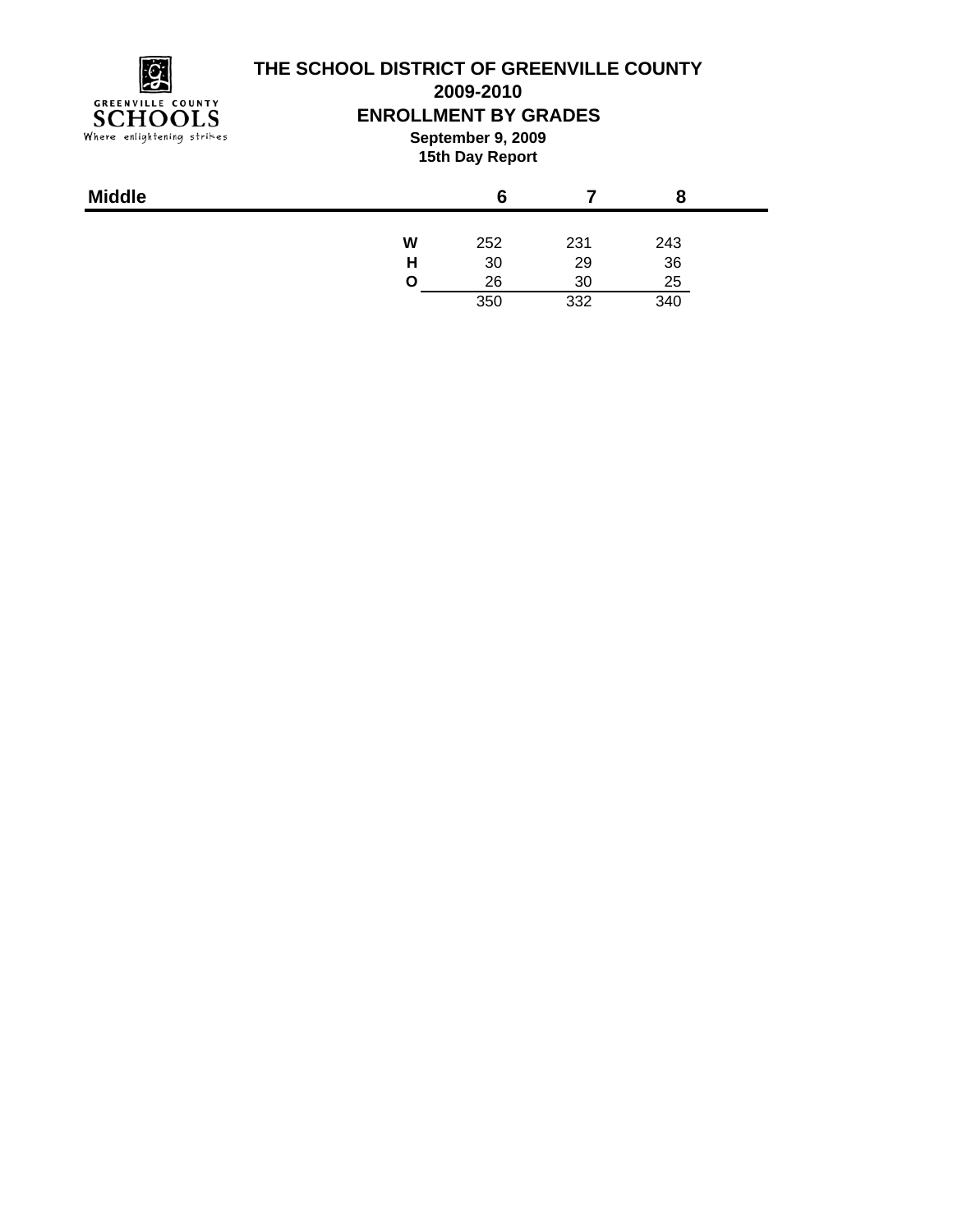

**2009-2010**

#### **ENROLLMENT BY GRADES**

**September 9, 2009 15th Day Report**

۰

| <b>Middle</b>               |              | $6\phantom{1}6$          | $\overline{7}$          | 8                |
|-----------------------------|--------------|--------------------------|-------------------------|------------------|
|                             |              |                          |                         |                  |
| Sevier Middle               | В            | 48                       | 57                      | 49               |
|                             | W<br>H       | 107<br>21                | 105<br>24               | 125              |
|                             |              | $\overline{7}$           |                         | 19               |
|                             | $\mathbf{o}$ | 183                      | $\boldsymbol{9}$<br>195 | 10               |
|                             |              |                          |                         | 203              |
| <b>Sterling School</b>      | B            | $\overline{\phantom{a}}$ | $\mathbf 1$             | $\sqrt{2}$       |
|                             | W            | 65                       | 69                      | 57               |
|                             | H            | $\overline{a}$           | $\blacksquare$          | $\blacksquare$   |
|                             | $\mathbf{o}$ | $\overline{\mathcal{A}}$ | $\sqrt{5}$              | $\overline{3}$   |
|                             |              | 69                       | $\overline{75}$         | 62               |
| Tanglewood Middle           | B            | 110                      | 104                     | 96               |
|                             | W            | 35                       | 48                      | 39               |
|                             | H            | 61                       | 50                      | 41               |
|                             | $\mathbf{o}$ | 11                       | 4                       | $\overline{7}$   |
|                             |              | 217                      | 206                     | 183              |
| <b>Washington Center</b>    | B            | $\overline{7}$           | $\overline{7}$          | $\boldsymbol{2}$ |
|                             | W            | 6                        | $\overline{\mathbf{4}}$ | 3                |
|                             | н            |                          | ÷,                      | $\overline{a}$   |
|                             | $\mathbf{o}$ |                          |                         |                  |
|                             |              | 13                       | $\overline{11}$         | $\overline{5}$   |
| Woodmont Middle             | B            | 79                       | 82                      | 91               |
|                             | W            | 137                      | 104                     | 119              |
|                             | H            | 10                       | $\,6\,$                 | 14               |
|                             | $\mathbf 0$  | 11                       | 10                      | 5                |
|                             |              | 237                      | 202                     | 229              |
|                             |              |                          |                         |                  |
|                             | В            | 1,280                    | 1,262                   | 1,242            |
|                             | W            | 3,235                    | 3,136                   | 3,013            |
|                             | H            | 549                      | 488                     | 451              |
|                             | $\mathbf{o}$ | 293                      | 250                     | 225              |
| <b>Middle School Totals</b> |              | 5,357                    | $\overline{5,136}$      | 4,931            |

Legend: B=Black W=White H=Hispanic O=Other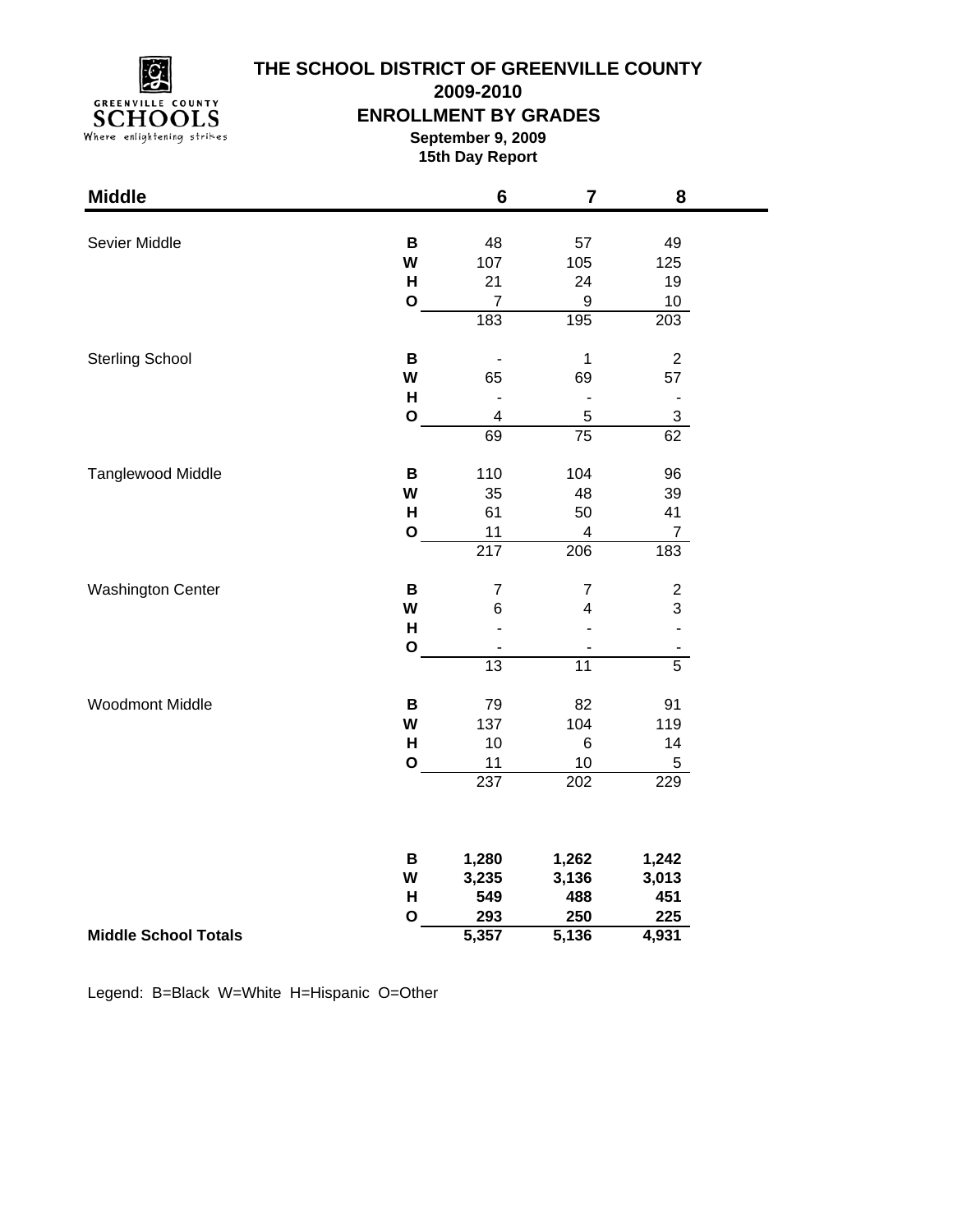| ΓΟΤΑΙ                                                 |
|-------------------------------------------------------|
| 325<br>598<br>60<br>66<br>1,049                       |
| 285<br>319<br>157<br>$\frac{34}{795}$                 |
| 38<br>878<br>31<br>$\frac{18}{1}$<br>965              |
| 280<br>788<br>71<br>$\frac{44}{1,183}$                |
| 222<br>445<br>80<br>$\frac{26}{5}$<br>$\overline{73}$ |
| 173<br>537<br>137<br>53<br>900                        |
| 223<br>617<br>65<br>64<br>969                         |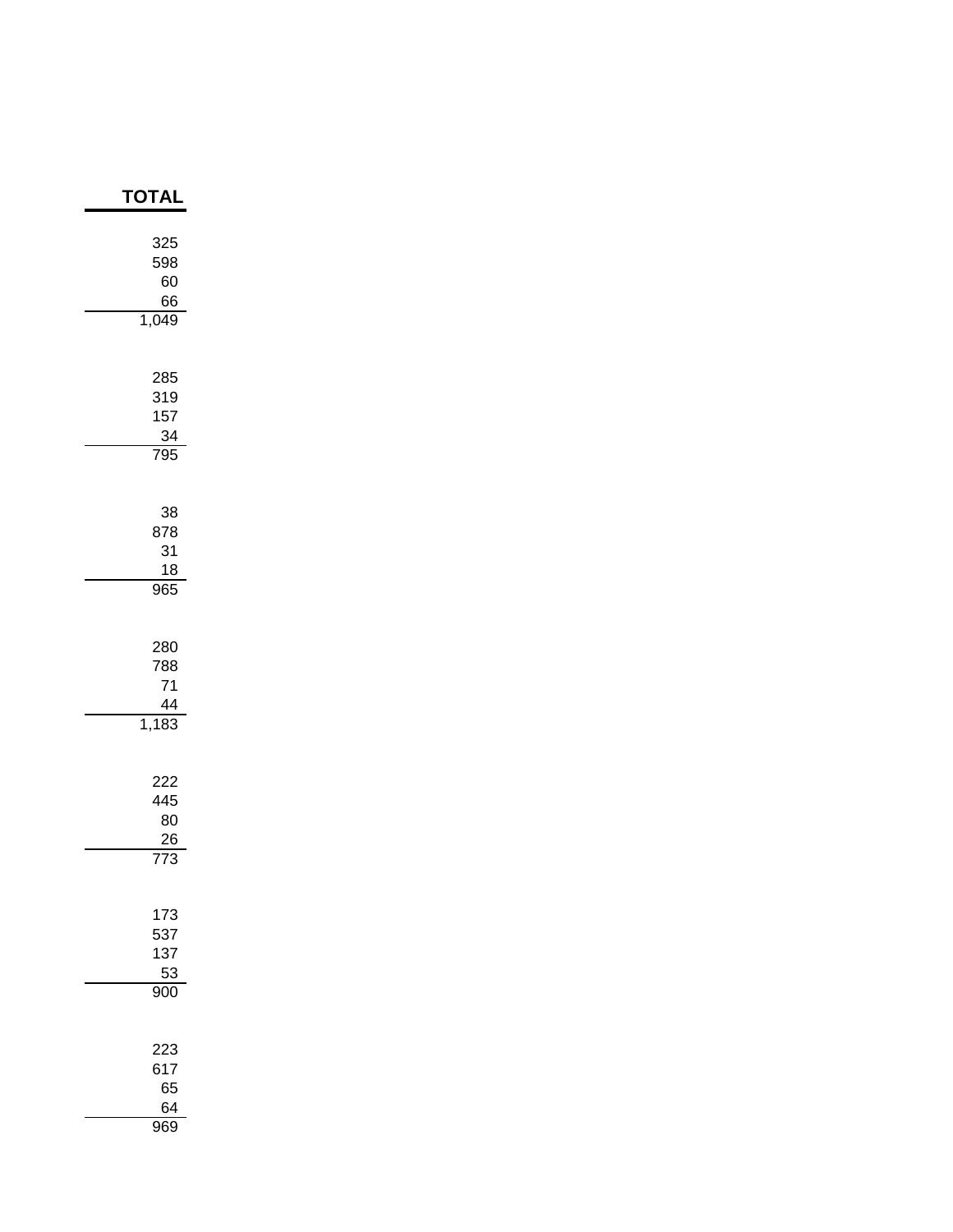| ΓΟΤΑΙ                                    |  |
|------------------------------------------|--|
| 438<br>324<br>94<br>32<br>888            |  |
| 167<br>193<br>161<br>25<br>546           |  |
| 172<br>472<br>69<br>53<br>766            |  |
| 271<br>731<br>71<br>88<br>1,161          |  |
| 100<br>697<br>35<br>25<br>857            |  |
| 156<br>536<br>86<br>50<br>828            |  |
| 79<br>500<br>30<br>23<br>$\frac{1}{632}$ |  |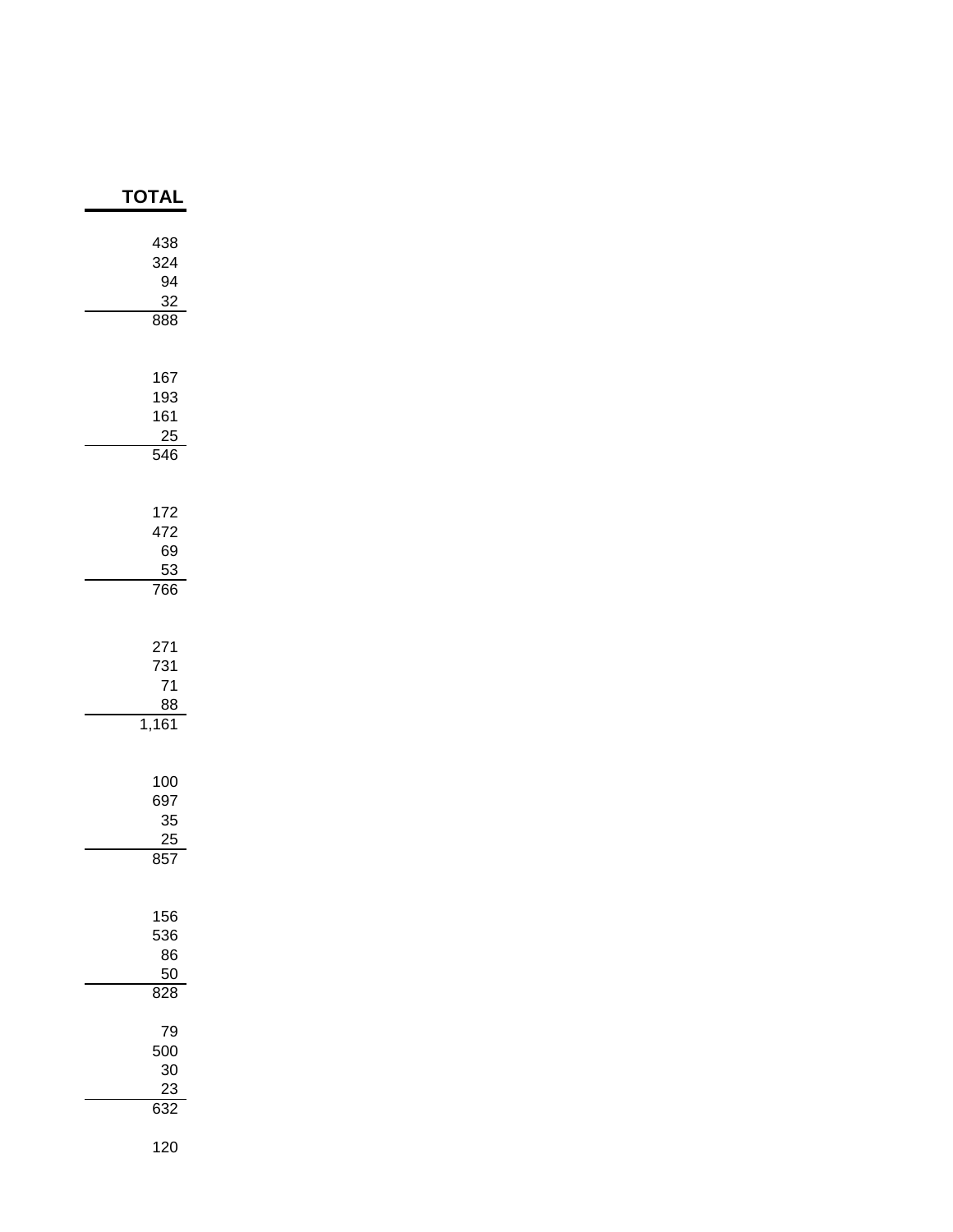| <b>TOTAL</b> |  |  |  |  |
|--------------|--|--|--|--|
| 726          |  |  |  |  |
| 95           |  |  |  |  |
| 81           |  |  |  |  |
| 1,022        |  |  |  |  |